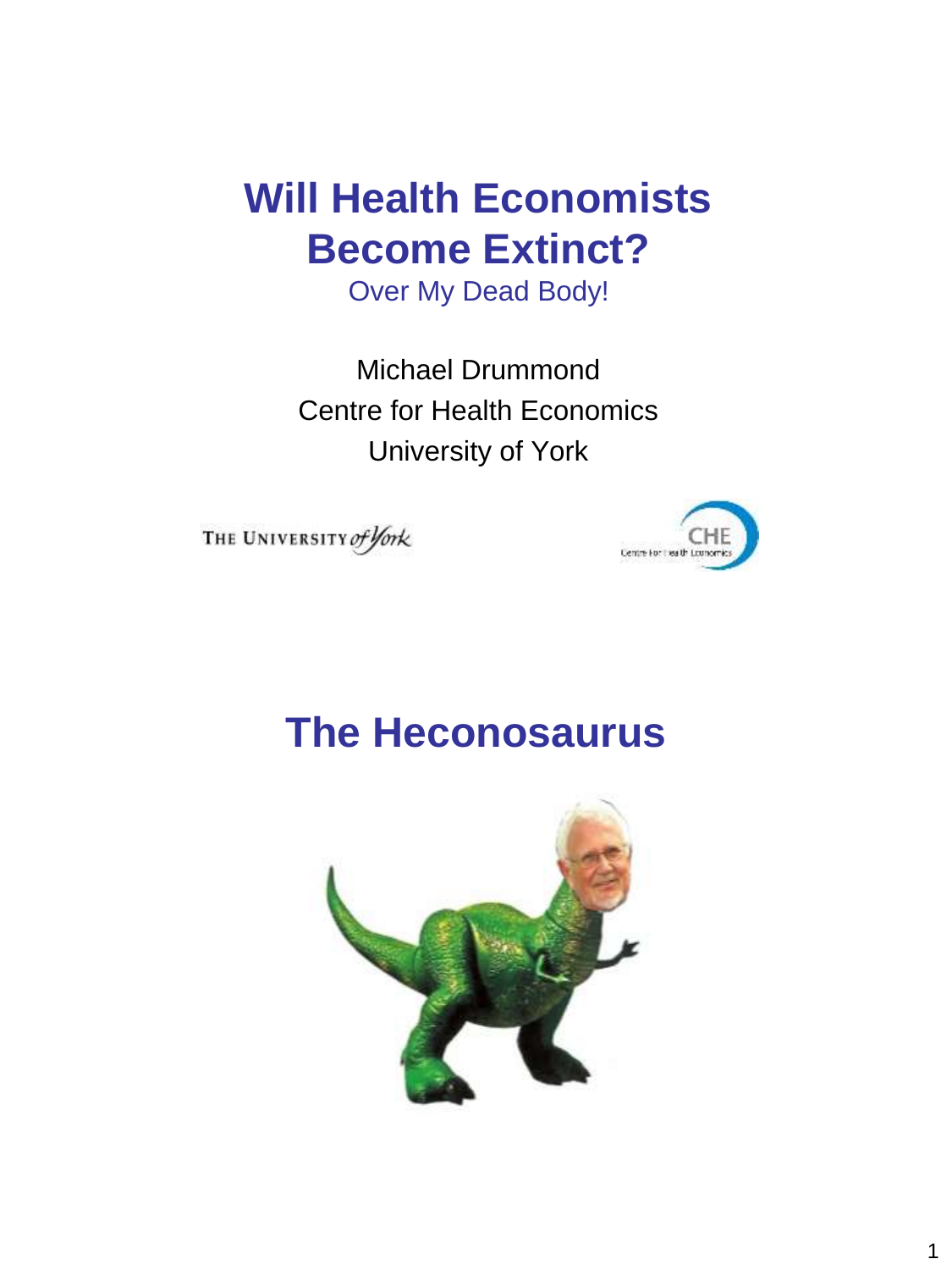# **The Datadactyl**



## **The Modelraptor**

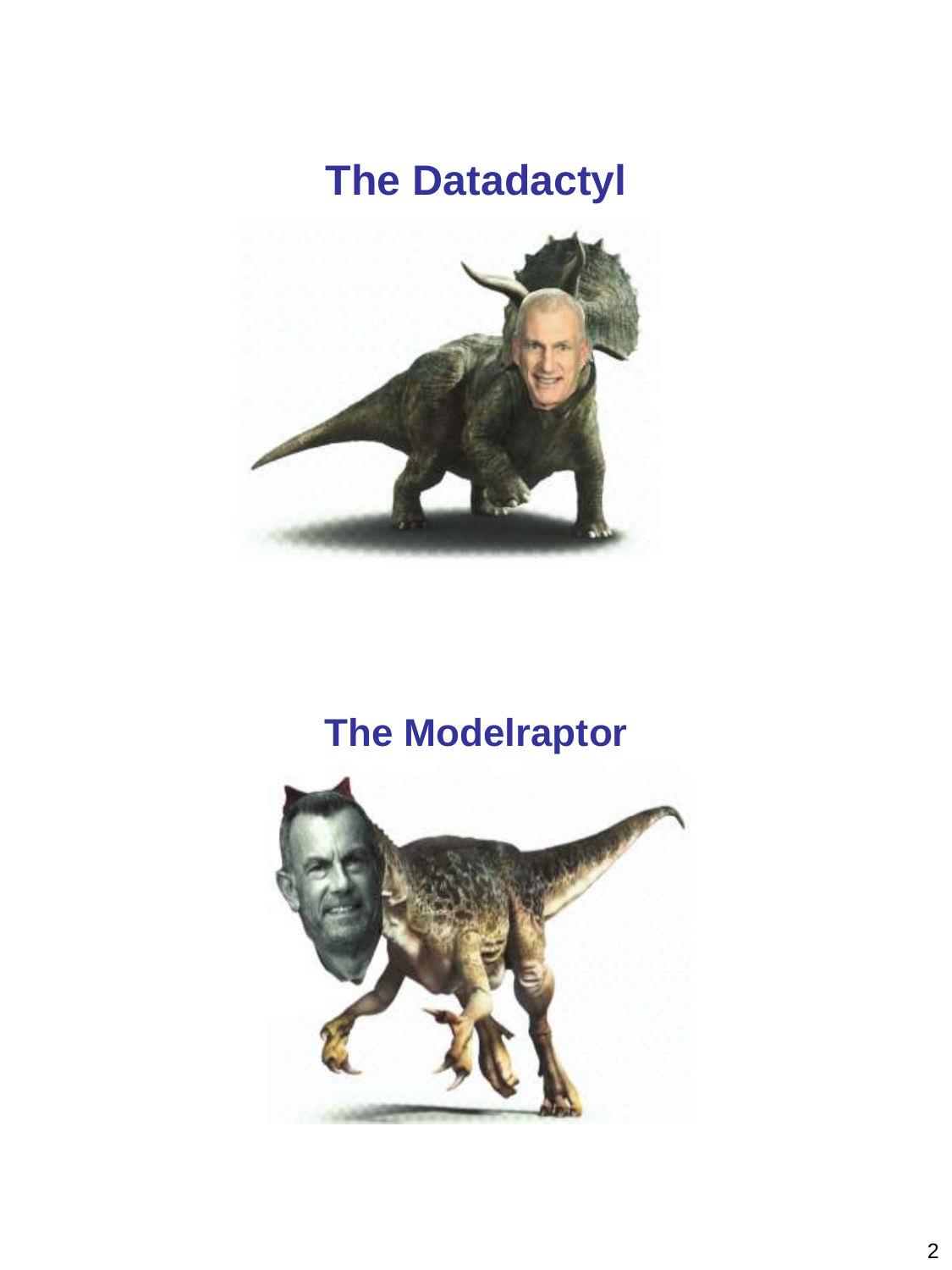#### Is this the End for the Heconosaurus?

- Advances in computing have already impacted on the conduct of economic evaluation
- In the case of modeling, these advances have enabled us to:
	- run more complicated models in a reasonable timeframe
	- conduct PSAs for more complicated models
- Even more advances in computing are on the way

#### Why Will We Not Become Extinct?

- We should, and will, embrace these new advances
- There will always be analytic decisions that health economists will need to make
- We can use the freed time to develop our skills in new areas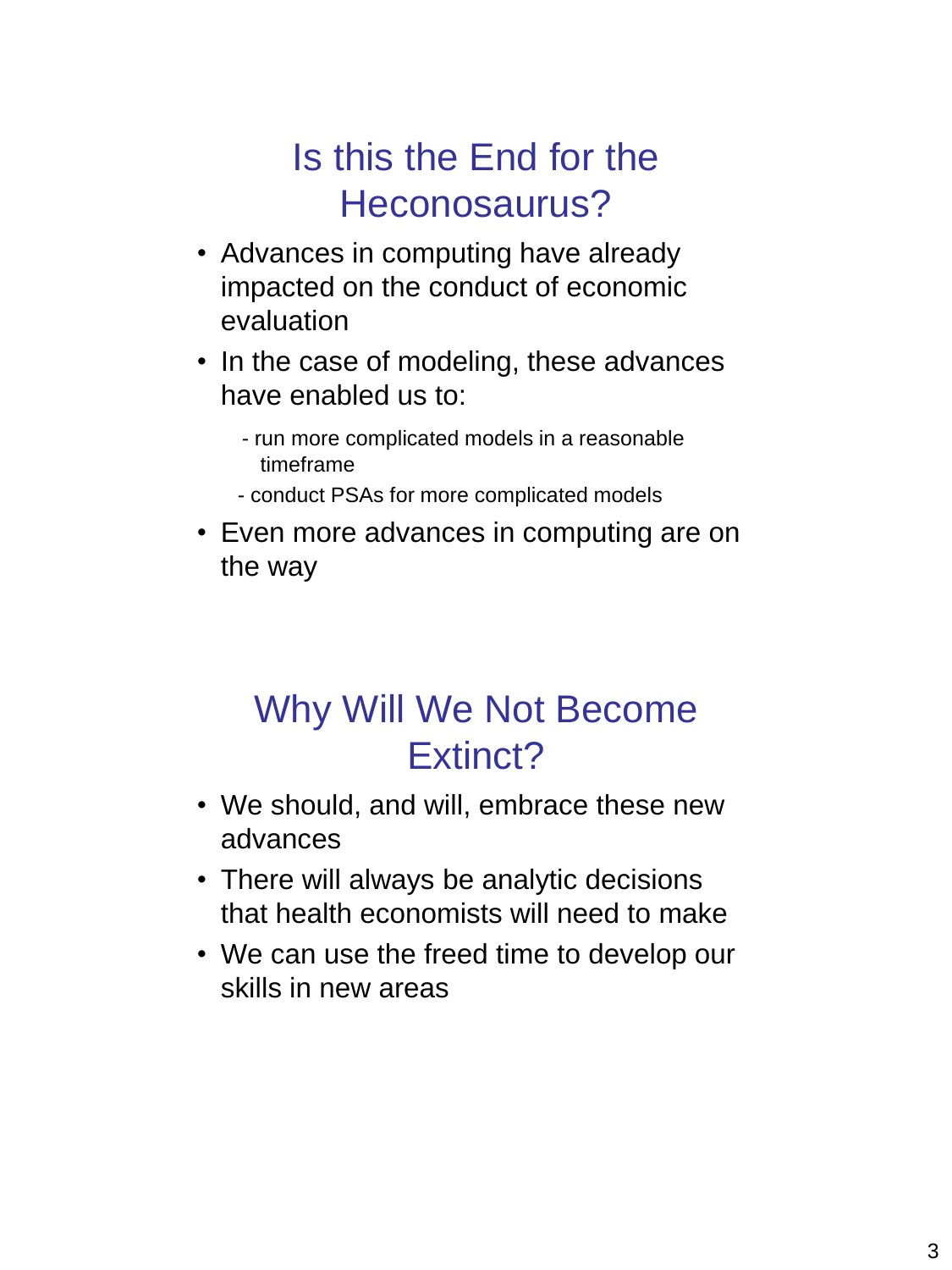### Analytic Decisions made in Modeling

- *Study design*
	- type of model (eg cohort model or microsimulation)
	- model structure
- *Data collection*
	- appropriate sources of data to populate the model
- *Data analysis and interpretation*
	- analytic choices in sensitivity analysis (eg distributional form for parameters)
	- interpretation of model results for the decision-maker

#### Machine Learning may Actually **Help**

- More thorough analysis of large data sets may inform analytic choices through giving us:
	- a better understanding of patient heterogeneity
	- information on the distributional form for key parameters in the model
	- better estimates of model parameters relating to rare events